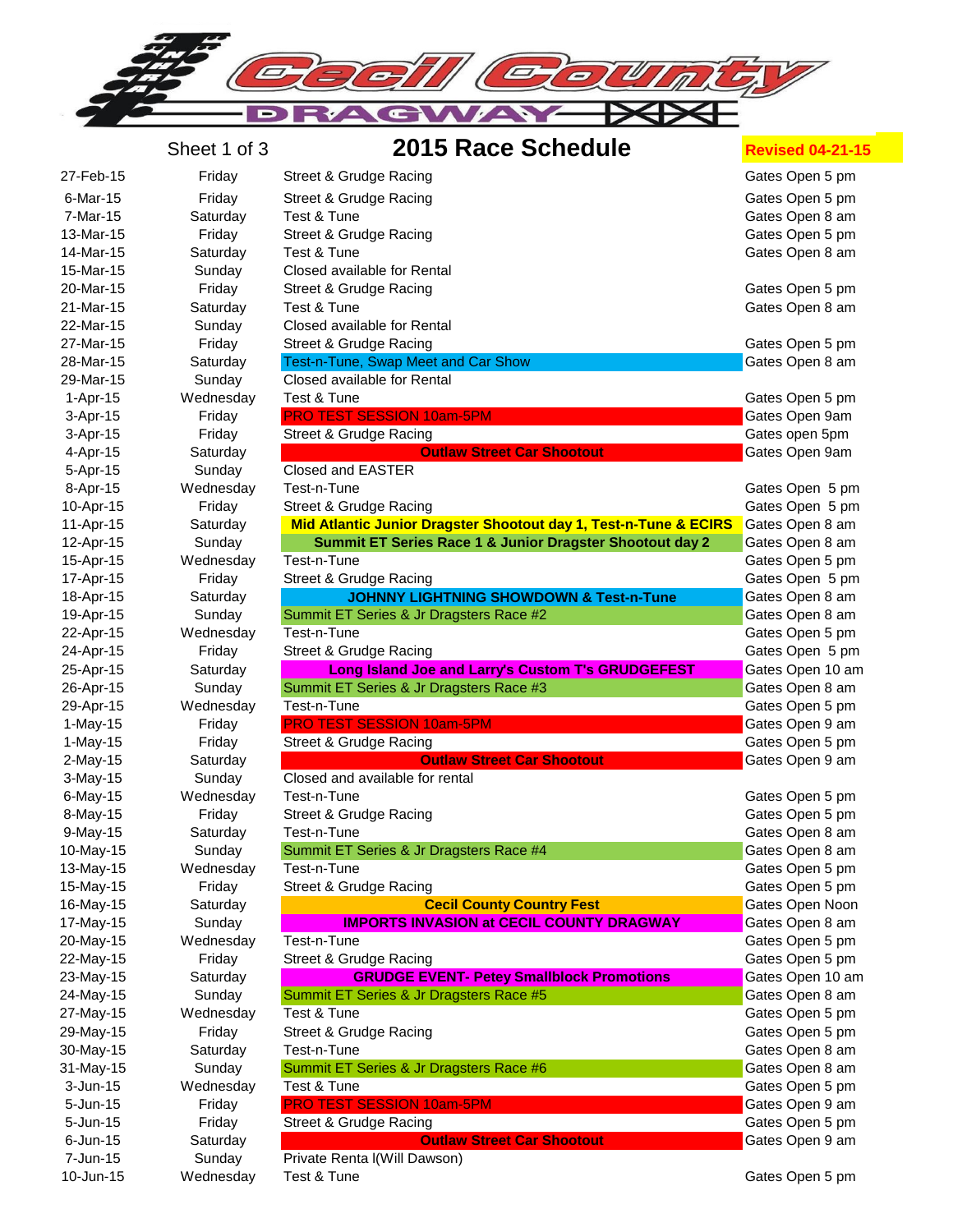

## **Sheet 2 of 3 2015 Race Schedule Revised 01-06-15**

| 12-Jun-15            | Friday             | Street & Grudge Racing                                                 | Gates Open 5 pm                    |
|----------------------|--------------------|------------------------------------------------------------------------|------------------------------------|
| 13-Jun-15            | Saturday           | 6th ANNUAL MIDATLANTIC NOSTALGIA DRAGS & 1960S REUNION Gates Open 8 am |                                    |
| 14-Jun-15            | Sunday             | Summit ET Series & Jr Dragsters Race #7                                | Gates open 8am                     |
| 17-Jun-15            | Wednesday          | Test & Tune                                                            | Gates Open 5 pm                    |
| 19-Jun-15            | Friday             | Street & Grudge Racing                                                 | Gates Open 5 pm                    |
| 20-Jun-15            | Saturday           | Test-n-Tune                                                            | Gates Open 8 am                    |
| 21-Jun-15            | Sunday             | <b>Hannum's Harley Davidson Celebration</b>                            | Gates Open 8 am                    |
| 24-Jun-15            | Wednesday          | Test & Tune                                                            | Gates Open 5 pm                    |
| 26-Jun-15            | Friday             | Street & Grudge Racing                                                 | Gates Open 5 pm                    |
| 27-Jun-15            | Saturday           | Test-n-Tune                                                            | Gates Open 8 am                    |
| 28-Jun-15            | Sunday             | Summit ET Series & Jr Dragsters Race #8                                | Gates Open 8 am                    |
| $1-Jul-15$           | Wednesday          | Test & Tune                                                            | Gates Open 5 pm                    |
| $3$ -Jul-15          | Friday             | PRO TEST SESSION 10am-5PM                                              | Gates Open 9 am                    |
| $3$ -Jul-15          | Friday             | Street & Grudge Racing                                                 | Gates Open 5 pm                    |
| 4-Jul-15             | Saturday           | <b>Outlaw Street Car Shootout</b>                                      | Gates Open 9 am                    |
| $5 -$ Jul $-15$      | Sunday             | Closed                                                                 |                                    |
| 8-Jul-15             | Wednesday          | Test & Tune                                                            | Gates Open 5 pm                    |
| 10-Jul-15            | Friday             | Street & Grudge Racing                                                 | Gates Open 5 pm                    |
| 11-Jul-15            | Saturday           | Test-n-Tune, Mid-Atlantic S/C, S/G & S/ST Assoc. and AMC DAY           | Gates Open 8 am                    |
| 12-Jul-15            | Sunday             | Summit ET Series & Jrs Race #9 & Mid-Atlantic S/C, S/G & S/ST          | Gates Open 8 am                    |
| 15-Jul-15            | Wednesday          | Test & Tune                                                            | Gates Open 5 pm                    |
| 17-Jul-15            | Friday             | Street & Grudge Racing                                                 | Gates Open 5 pm                    |
| 18-Jul-15            | Saturday           | Test-n-Tune                                                            | Gates Open 8 am                    |
| 19-Jul-15            | Sunday             | Summit ET Series & Jr Dragsters Race #10                               | Gates Open 8 am                    |
| 22-Jul-15            | Wednesday          | Test & Tune                                                            | Gates Open 5 pm                    |
| 24-Jul-15            | Friday             | Street & Grudge Racing                                                 | Gates Open 5 pm                    |
| 25-Jul-15            | Saturday           | Test-n-Tune                                                            | Gates Open 8 am                    |
| 26-Jul-15            | Sunday             | Summit ET Series & Jr Dragsters Race #11                               | Gates Open 8 am                    |
| 29-Jul-15            | Wednesday          | Test & Tune                                                            | Gates Open 5 pm                    |
| 31-Jul-15            | Friday             | PRO TEST SESSION 10am-5PM                                              | Gates Open 9 am                    |
| 31-Jul-15            | Friday             | Street & Grudge Racing                                                 | Gates Open 5 pm                    |
| 1-Aug-15             | Saturday           | <b>Outlaw Street Car Shootout</b>                                      | Gates Open 9 am                    |
| 2-Aug-15             | Sunday             | Closed and available for rental                                        |                                    |
| 5-Aug-15             | Wednesday          | Test & Tune                                                            | Gates Open 5 pm                    |
| 7-Aug-15             | Friday             | Street & Grudge Racing                                                 | Gates Open 5 pm                    |
| 8-Aug-15             | Saturday           | Test & Tune                                                            | Gates Open 8 am                    |
| 9-Aug-15             | Sunday             | Summit ET Series & Jr Dragsters Race #12                               | Gates Open 8 am                    |
| 12-Aug-15            | Wednesday          | Test & Tune                                                            | Gates Open 5 pm                    |
| 13-Aug-15            | Thursday           | <b>Parking for LUCAS OIL DRAG RACING SERIES and TEST &amp; TUNE</b>    | Gates Open 8 am                    |
| 14-Aug-15            | Friday             | <b>Lucas Oil Drag Racing Series</b>                                    | Gates Open 8 am                    |
| 15-Aug-15            | Saturday           | <b>Lucas Oil Drag Racing Series</b>                                    | Gates Open 8 am                    |
| 16-Aug-15            | Sunday             | <b>Lucas Oil Drag Racing Series</b>                                    | Gates Open 8 am                    |
| 19-Aug-15            | Wednesday          | Test & Tune                                                            | Gates Open 5 pm                    |
| 21-Aug-15            | Friday             | Street & Grudge Racing                                                 | Gates Open 5 pm                    |
| 22-Aug-15            | Saturday           | Test & Tune                                                            | Gates Open 8 am                    |
| 23-Aug-15            | Sunday             | Summit ET Series & Jrs Race #13 and the Outlaw Pontiac Nationals       | Gates Open 8 am                    |
| 26-Aug-15            | Wednesday          | Test & Tune                                                            | Gates Open 5 pm                    |
| 28-Aug-15            | Friday             | Street & Grudge Racing                                                 | Gates Open 5 pm                    |
| 29-Aug-15            | Saturday           | Test-n-Tune and Mid-Atlantic S/C, S/C & S/ST Assoc.                    | Gates Open 8 am                    |
| 30-Aug-15            | Sunday             | Summit ET Series & JRs Race #14 & Mid-Atlantic S/C, S/C & S/ST         | Gates Open 8 am                    |
| 2-Sep-15             | Wednesday          | Test & Tune                                                            | Gates Open 5 pm                    |
| 3-Sep-15             | Thursday           | <b>Parking &amp; Pro Testing For YELLOWBULLET.COM Nationals</b>        | Gates Open 9 am                    |
| 4-Sep-15             | Friday             | <b>YELLOWBULLET.COM Nationals</b>                                      | Gates Open 8 am                    |
| 5-Sep-15<br>6-Sep-15 | Saturday<br>Sunday | <b>YELLOWBULLET.COM Nationals</b><br><b>YELLOWBULLET.COM Nationals</b> | Gates Open 8 am<br>Gates Open 8 am |
| 9-Sep-15             | Wednesday          | Test & Tune                                                            | Gates Open 5 pm                    |
|                      |                    |                                                                        |                                    |